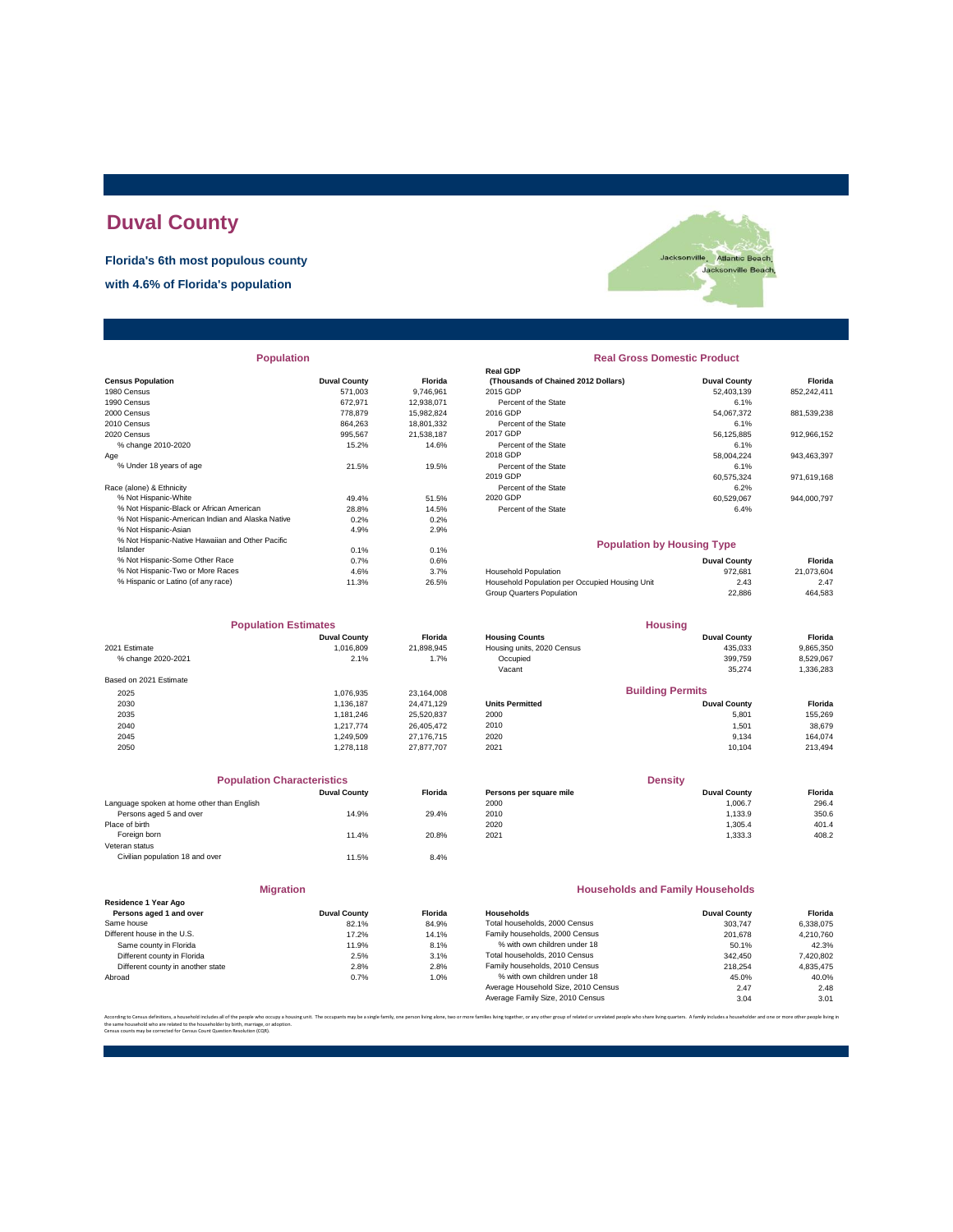## **Duval County**

|                                                                              |                      |                         | <b>Employment and Labor Force</b>                |                      |                      |
|------------------------------------------------------------------------------|----------------------|-------------------------|--------------------------------------------------|----------------------|----------------------|
| <b>Establishments</b>                                                        |                      |                         | <b>Establishments</b>                            |                      |                      |
| 2020                                                                         | <b>Duval County</b>  | Florida                 | % of All Industries, 2020                        | <b>Duval County</b>  | Florida              |
| All industries                                                               | 31,857               | 763,854                 | All industries                                   | 31,857               | 763,854              |
| Natural Resource & Mining                                                    | 61                   | 5,514                   | Natural Resource & Mining                        | 0.2%                 | 0.7%                 |
| Construction                                                                 | 3,588                | 77,720                  | Construction<br>Manufacturing                    | 11.3%<br>2.7%        | 10.2%<br>2.9%        |
| Manufacturing<br>Trade, Transportation and Utilities                         | 846<br>6,214         | 21,822<br>145,853       | Trade, Transportation and Utilities              | 19.5%                | 19.1%                |
| Information                                                                  | 460                  | 13,437                  | Information                                      | 1.4%                 | 1.8%                 |
| <b>Financial Activities</b>                                                  | 3,352                | 83,911                  | <b>Financial Activities</b>                      | 10.5%                | 11.0%                |
| Professional & Business Services                                             | 7,663                | 187,348                 | Professional & Business Services                 | 24.1%                | 24.5%                |
| Education & Health Services                                                  | 3,741                | 87,764                  | Education & Health Services                      | 11.7%                | 11.5%                |
| Leisure and Hospitality                                                      | 2,829                | 61,008                  | Leisure and Hospitality                          | 8.9%                 | 8.0%                 |
| <b>Other Services</b>                                                        | 2,532                | 56,385                  | Other Services                                   | 7.9%                 | 7.4%                 |
| Government                                                                   | 254                  | 5,895                   | Government                                       | 0.8%                 | 0.8%                 |
| <b>Average Annual Employment</b>                                             |                      |                         | <b>Average Annual Wage</b>                       |                      |                      |
| % of All Industries, 2020                                                    | <b>Duval County</b>  | Florida                 | 2020                                             | <b>Duval County</b>  | Florida              |
| All industries                                                               | 509,517              | 8,453,489               | All industries                                   | \$58,816             | \$55,840             |
| Natural Resource & Mining                                                    | 6.6%                 | 0.8%                    | Natural Resource & Mining                        | \$59,586             | \$37,710             |
| Construction                                                                 | 4.9%                 | 6.7%                    | Construction                                     | \$67,771             | \$55,840             |
| Manufacturing                                                                | 22.3%                | 4.5%                    | Manufacturing                                    | \$48,215             | \$66,738             |
| Trade, Transportation and Utilities                                          | 1.3%                 | 20.6%                   | Trade, Transportation and Utilities              | \$123,205            | \$49,342             |
| Information<br><b>Financial Activities</b>                                   | 10.8%                | 1.5%                    | Information<br><b>Financial Activities</b>       | \$82,018             | \$93,360             |
| Professional & Business Services                                             | 15.7%<br>16.2%       | 6.9%<br>16.1%           | Professional & Business Services                 | \$67,597<br>\$60,630 | \$84,295<br>\$68,218 |
| Education & Health Services                                                  | 9.1%                 | 15.3%                   | Education & Health Services                      | \$25,843             | \$55,099             |
| Leisure and Hospitality                                                      | 2.7%                 | 11.9%                   | Leisure and Hospitality                          | \$44,895             | \$27,694             |
| <b>Other Services</b>                                                        | 0.0%                 | 3.0%                    | Other Services                                   | \$37,189             | \$41,131             |
| Government                                                                   | 10.2%                | 12.5%                   | Government                                       | \$61,150             | \$58,821             |
| Industries may not add to the total due to confidentiality and unclassified. |                      |                         |                                                  |                      |                      |
|                                                                              |                      |                         |                                                  |                      |                      |
| <b>Labor Force as Percent of Population</b>                                  |                      |                         |                                                  |                      |                      |
| Aged 18 and Older                                                            | <b>Duval County</b>  | Florida                 | <b>Unemployment Rate</b>                         | <b>Duval County</b>  | Florida              |
| 2000<br>2010                                                                 | 71.8%<br>68.2%       | 64.2%<br>61.8%          | 2000<br>2010                                     | 3.4%<br>11.0%        | 3.8%<br>10.8%        |
| 2020                                                                         | 63.4%                | 58.6%                   | 2020                                             | 7.4%                 | 8.2%                 |
| 2021                                                                         | 64.3%                | 59.0%                   | 2021                                             | 4.5%                 | 4.6%                 |
|                                                                              |                      |                         |                                                  |                      |                      |
|                                                                              |                      |                         | <b>Income and Financial Health</b>               |                      |                      |
| Personal Income (\$000s)                                                     | <b>Duval County</b>  | Florida                 | Per Capita Personal Income                       | <b>Duval County</b>  | Florida              |
| 2000                                                                         | \$23,275,827         | \$472,851,789           | 2000                                             | \$29,848             | \$29,466             |
| 2010                                                                         | \$31,855,720         | \$732,457,478           | 2010                                             | \$36,800             | \$38,865             |
| 2011                                                                         | \$33,292,868         | \$771,409,454           | 2011                                             | \$38,159             | \$40,482             |
| % change 2010-11                                                             | 4.5%                 | 5.3%                    | % change 2010-11                                 | 3.7%                 | 4.2%                 |
| 2012                                                                         | \$34,420,777         | \$800,551,723           | 2012                                             | \$39,099             | \$41,475             |
| % change 2011-12<br>2013                                                     | 3.4%                 | 3.8%                    | % change 2011-12<br>2013                         | 2.5%                 | 2.5%<br>\$41,069     |
| % change 2012-13                                                             | \$34,584,002         | \$802,975,701           | % change 2012-13                                 | \$39,022<br>$-0.2%$  | $-1.0%$              |
| 2014                                                                         | 0.5%<br>\$36,088,578 | 0.3%<br>\$861,412,339   | 2014                                             | \$40,228             | \$43,388             |
| % change 2013-14                                                             | 4.4%                 | 7.3%                    | % change 2013-14                                 | 3.1%                 | 5.6%                 |
| 2015                                                                         | \$38,135,540         | \$919,834,894           | 2015                                             | \$41,856             | \$45,493             |
| % change 2014-15                                                             | 5.7%                 | 6.8%                    | % change 2014-15                                 | 4.0%                 | 4.9%                 |
| 2016                                                                         | \$39,395,975         | \$954,069,719           | 2016                                             | \$42,497             | \$46,253             |
| % change 2015-16                                                             | 3.3%                 | 3.7%                    | % change 2015-16                                 | 1.5%                 | 1.7%                 |
| 2017                                                                         | \$42,105,094         | \$1,023,131,116         | 2017                                             | \$44,832             | \$48,774             |
| % change 2016-17                                                             | 6.9%                 | 7.2%                    | % change 2016-17                                 | 5.5%                 | 5.5%                 |
| 2018                                                                         | \$43,779,757         | \$1,087,188,628         | 2018                                             | \$46,061             | \$51,150             |
| % change 2017-18                                                             | 4.0%                 | 6.3%                    | % change 2017-18                                 | 2.7%                 | 4.9%                 |
| 2019                                                                         | \$46,164,666         | \$1,139,799,293         | 2019                                             | \$48,096             | \$53,034             |
| % change 2018-19                                                             | 5.4%                 | 4.8%                    | % change 2018-19                                 | 4.4%                 | 3.7%                 |
| 2020<br>% change 2019-20                                                     | \$49,429,860<br>7.1% | \$1,209,995,921<br>6.2% | 2020<br>% change 2019-20                         | \$51,131<br>6.3%     | \$55,675<br>5.0%     |
|                                                                              |                      |                         |                                                  |                      |                      |
| Earnings by Place of Work (\$000s)                                           |                      |                         | Median Income                                    |                      |                      |
| 2000                                                                         | \$22,118,249         | \$308,751,767           | Median Household Income                          | \$56,769             | \$57,703             |
| 2010                                                                         | \$29,888,914         | \$438,983,914           | Median Family Income                             | \$69,059             | \$69,670             |
| 2011                                                                         | \$30,303,229         | \$450,498,606           |                                                  |                      |                      |
| % change 2010-11                                                             | 1.4%                 | 2.6%                    | Percent in Poverty, 2020                         |                      |                      |
| 2012                                                                         | \$31,567,628         | \$468,410,475           | All ages in poverty                              | 15.2%                | 12.4%                |
| % change 2011-12                                                             | 4.2%                 | 4.0%                    | Under age 18 in poverty                          | 21.1%                | 17.2%                |
| 2013                                                                         | \$32,465,679         | \$482,898,301           | Related children age 5-17 in families in poverty | 22.7%                | 16.5%                |
| % change 2012-13                                                             | 2.8%                 | 3.1%                    |                                                  |                      |                      |
| 2014                                                                         | \$33,876,867         | \$512,375,290           | <b>Personal Bankruptcy Filing Rate</b>           |                      |                      |
| % change 2013-14                                                             | 4.3%                 | 6.1%                    | (per 1,000 population)                           | <b>Duval County</b>  | Florida              |
| 2015                                                                         | \$35,548,666         | \$544,408,719           | 12-Month Period Ending December 31, 2020         | 1.60                 | 1.66                 |
| % change 2014-15                                                             | 4.9%                 | 6.3%                    | 12-Month Period Ending December 31, 2021         | 1.31<br>14           | 1.38                 |
| 2016<br>% change 2015-16                                                     | \$37,350,507<br>5.1% | \$569,769,284<br>4.7%   | State Rank<br>NonBusiness Chapter 7 & Chapter 13 |                      | <b>NA</b>            |
| 2017                                                                         | \$40,072,468         | \$603,668,170           |                                                  |                      |                      |
| % change 2016-17                                                             | 7.3%                 | 5.9%                    | Workers Aged 16 and Over                         | <b>Duval County</b>  | Florida              |
| 2018                                                                         | \$42,319,577         | \$639,620,451           | Place of Work in Florida                         |                      |                      |
| % change 2017-18                                                             | 5.6%                 | 6.0%                    | Worked outside county of residence               | 6.2%                 | 18.1%                |
| 2019                                                                         | \$44,688,772         | \$671,553,148           | Travel Time to Work                              |                      |                      |
| % change 2018-19                                                             | 5.6%                 | 5.0%                    | Mean travel time to work (minutes)               | 24.9                 | 27.9                 |
| 2020                                                                         | \$46,533,538         | \$688,764,753           |                                                  |                      |                      |
| % change 2019-20                                                             | 4.1%                 | 2.6%                    |                                                  |                      |                      |